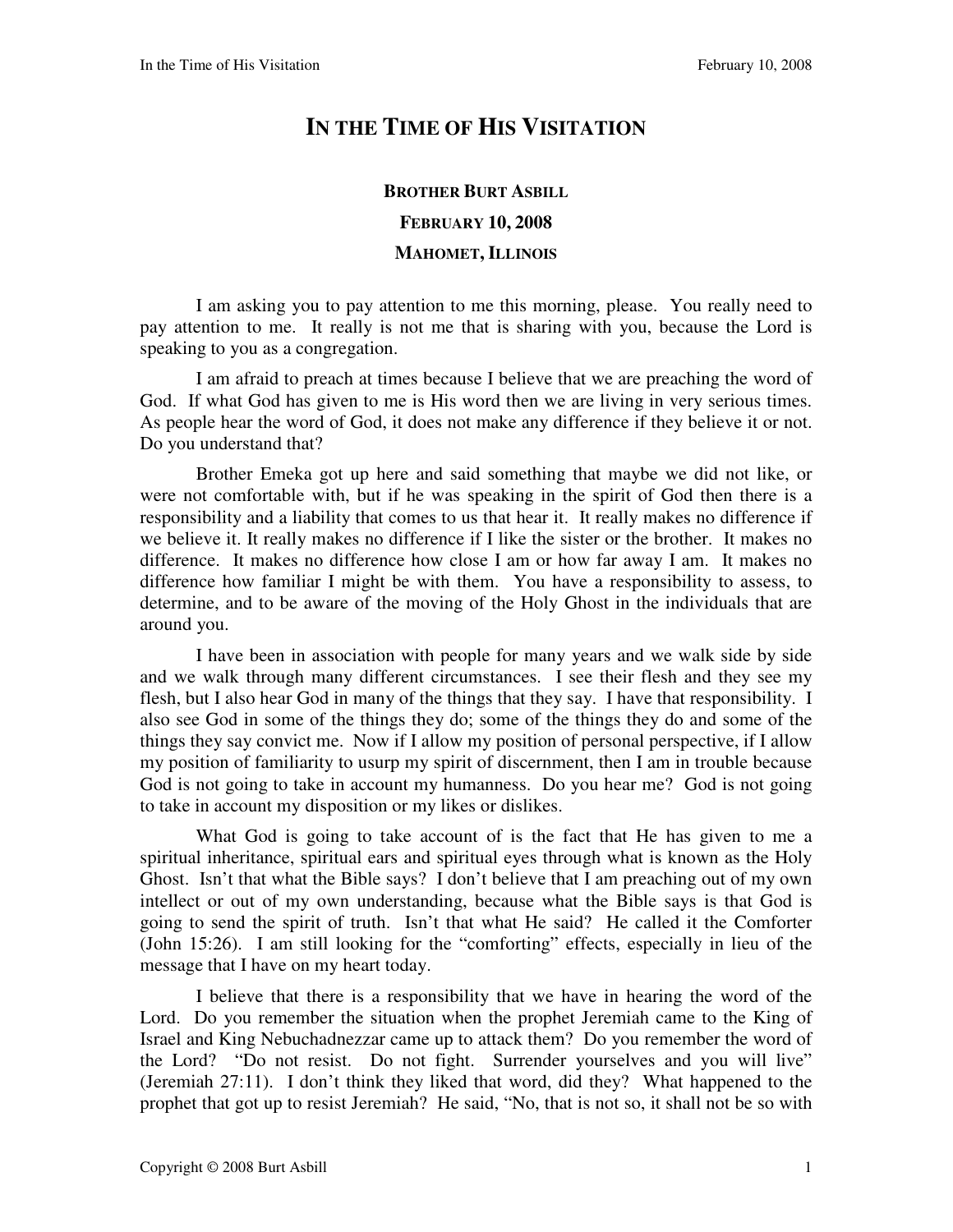you; you are the apple of God's eye and God will protect you." (I am paraphrasing.) I guess you could call them "dueling prophets." Jeremiah said, "Because you are not resisting me, but you are resisting God, you shall not live to see the salvation of the Lord." Within a year, the man was dead (Jeremiah 28:15-17)

Has God changed? I ask you, has God changed? Is His disposition different? Is His position or His desire different? Is His objective different? Is He going to treat us any differently than how He treated all of Israel and all of mankind? Absolutely not! It says that when God is going to rise up in this last day, it says He is going to rise up in His wrath, He is going to rise up in His anger and He is going to smite and to deal with the unrighteous. To the degree that I am unrighteous there is going to be a judgment coming against me, especially if I hear something in the spirit and I do not heed it.

I was very recently down in West Palm Beach and I was sitting down with a friend of mine. He is a very gracious man. I love him dearly. I said to him, "I am very concerned for you. I am very concerned for your family, because I believe that destruction is coming to the United States of America." I am not saying this just on the basis of the message concerning the year 2008. I can tell you at least four prophets that have prophesied for the last 30 years of the destruction that is coming to the United States. Some of those prophets I knew personally. Brother C. L. Moore came to my home. He found me out in the middle of an almond orchard. I had a little group of six to eight people, maybe ten, at the most, that were meeting in my home. I don't know how the man found me tucked away in a little farming community. He prophesied the destruction in my living room. He told me of the vision and the dream that he had of the destruction of the United States. So I said to my friend, "I am very concerned." I did not know the man, A. A. Allen, personally but I have read and heard many things about his life. Although he was a man of flesh and had his problems, I believe that there is enough credible evidence to validate the position of the man and his ministry and the gift of God that was working within him. He prophesied of the destruction of the United States. So, I said to this friend of mine, "It is one thing for me to know that if destruction came and you were taken, if you had told me that God told you not to move, then I could say 'yeah and amen.' But it is another thing if you do not have that word from God and if you have no knowledge concerning the issue, or you have not spent the time necessary to delve into the mind of God so that you might know what His will is for your life. If something came and I spoke not to you of my concern, then there is something accredited to my spiritual account and there is going to be a grief and a sorrow that I will feel because of that situation. So, therefore, I am speaking to you in love. I am not trying to scare you or to push you out or to get you to do this or to do that. But I want you to tell me what God is telling you about your situation."

I was listening to Brother David Wilkerson and the message that he was preaching called In One Hour. In one hour the world will be turned upside down. In one hour, but in all of that what he was preaching, there was a confidence that he had as far as God was concerned, that he knew where he was supposed to be and what he was supposed to be doing. Then there is no grief, there is no sorrow, and there is no place of disappointment.

Have you ever heard of untimely death? You know, I believe it. I believe that there is a power that has been given into our hands. I tell you, I am scared of the word of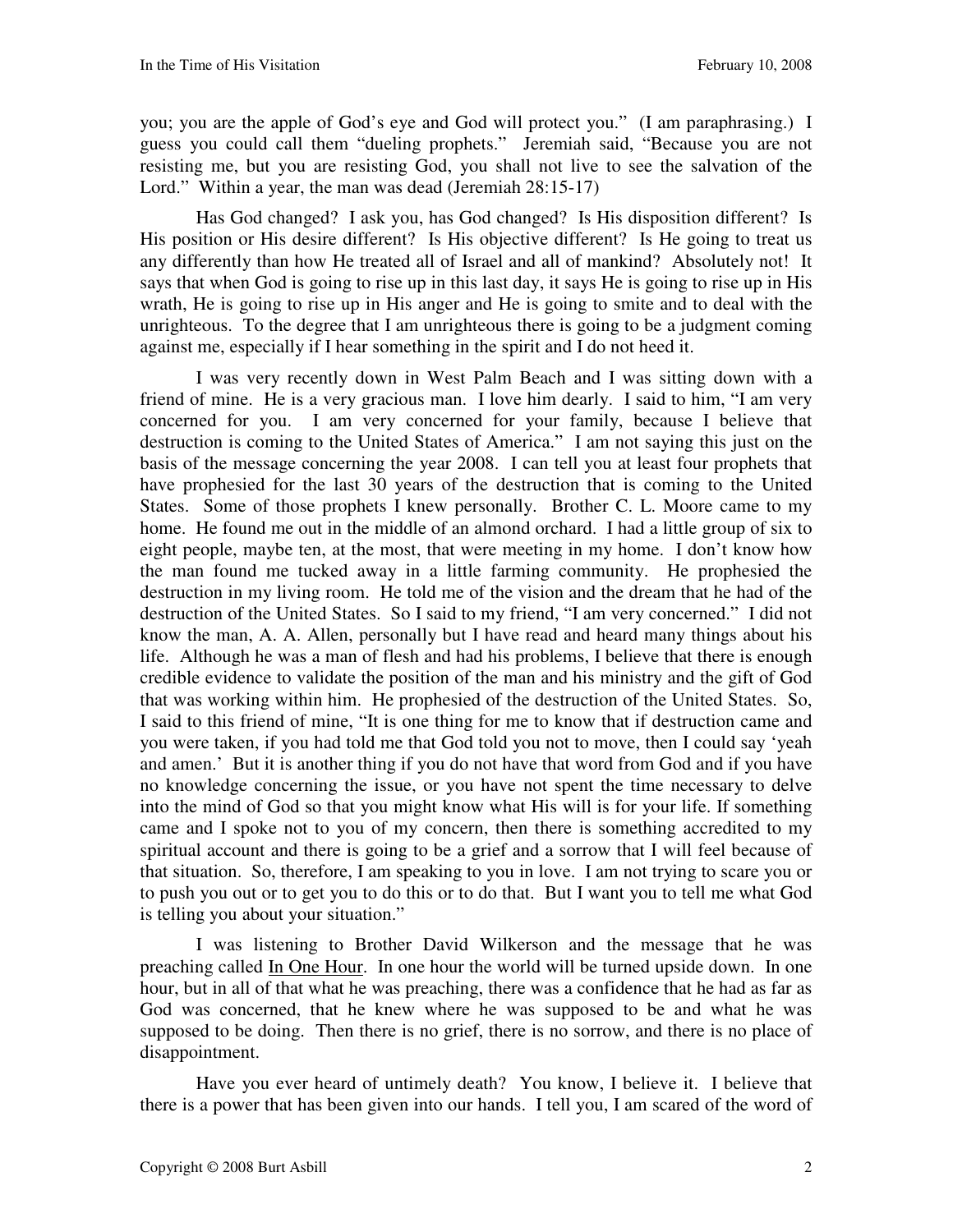God at times. I am afraid of the seriousness pertaining to His word. There is such a thing in the Bible that is called untimely death and some of those situations are very pertinent to you and I as we face certain situations in light of the message that we have received from God concerning the hour in which we live.

You know, the end of the world is somewhat of an imminent gospel, as is the imminent return of Jesus Christ. There was some admonishment, I don't know as to the fact of the end of the world, but all of the disciples were preaching and teaching about what our attitudes should be in light of the fact that we are coming to the end of the world. It has been 2,000 years and the world that ends may be your world or my world or it could be our worlds collectively. Don't you understand? There is a timeframe in God that God gives every man ample time to repent. Hallelujah.

Do you remember the story of Jesus and Mary and Martha? I was talking with my wife again this morning. We have some very good conversations. We were talking about Mary and Martha. I believe Mary and Martha, in one sense, represent a spirit ministering to the church. It is not that Mary was better than Martha or that Martha was better than Mary. It means that all men, all souls in the church are on the same plane and have decisions to make that have either blessings or consequences. Do you understand? It wasn't saying that Mary wasn't diligent in what she was doing. We have this tendency of thinking that Mary was just kind of flitting around; sitting at the Master's side and Martha was busy, busy, busy doing all the other things. Some of that may be true, I don't know. But it is more indicative of a spirit that ministers in the church to the minds of the congregation as a whole. Do you hear me? Because the Bible says that Mary **chose** (Luke 10:42). It doesn't mean that she wasn't busy. It doesn't mean that she wasn't doing anything. It says that in the time frame of Mary's visitation, Mary chose to be in a different place. Do you hear me? Mary chose to be doing a different thing. Mary chose and God said that Mary had chosen the right position. "Mary hath chosen that good part, which shall not be taken away from her."

Now I am using this in reference. If you think that I am taking it out of context, I guess that will be a problem for you, but I don't believe that I am. But I believe that it is apropos. I believe that it is very pertinent. There is a time of visitation. There is a time when God comes for a specific reason, for a specific purpose. There is a certain time frame when He comes. Do you hear me?

Paul had a time frame for his visitation. It was on the road to Damascus. What if Paul would have fluffed it off? What if he would have said, "I fell off of my horse and hit my head and I am having a hallucination." He would have missed his time of visitation. Thank God that Paul did not miss his time of visitation.

There was a time of visitation with regard to Lazarus. Do you know why Jesus waited another day? Was it just so Lazarus could die? Well, maybe that was part of it, but there was a point of visitation where He came into that set of circumstances to do the thing that needed to be done. Hallelujah. In spite of her position of unbelief, He did what needed to be done. He said to Martha, "You are not listening! You are not hearing! You are not cognizant or conscious of the fact of what I am saying to you as an individual. Now is the time of your visitation! Now is the time when you are going to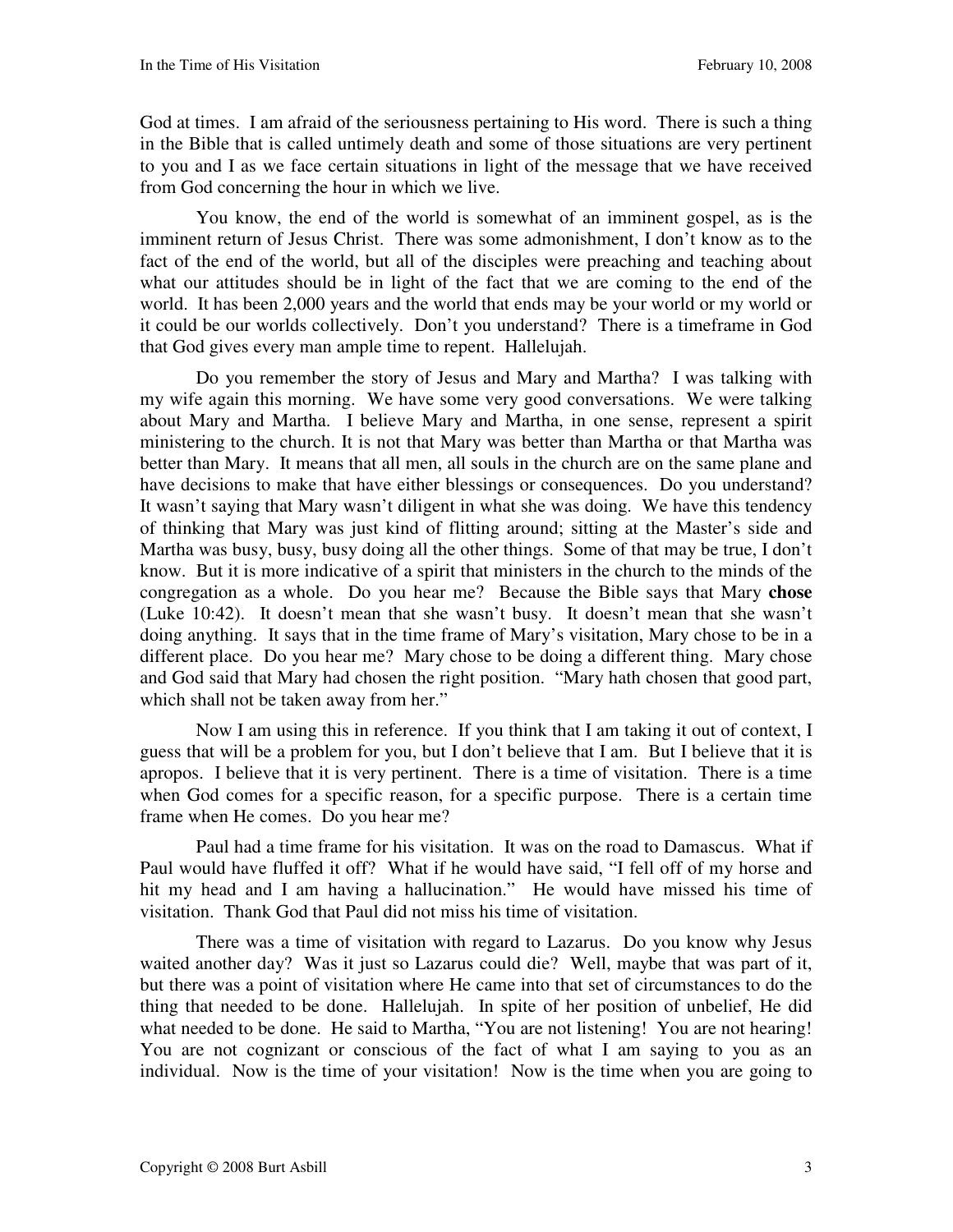see the manifestation of the glory of god, if you can believe it!" Hallelujah. (John 11:21- 26)

There was something that preempted the ministry of God in the earth, right after the miracle of the wine. He went up to Jerusalem and there He saw many in the temple and they were the changers of money. Some of them were selling the sheep. Some of them were selling the goats. The Bible says He made a cord, sort of like a cat-of-nine, I think. He made a whip of small cords and went into the temple and drove them out. Hallelujah. There is something of that spirit of zeal that was in Him. He had a zeal for the Father's house (John 2:14-17).

Whose house are we? Are we merchandising the gospel? Not that we are selling the gospel. What are we doing with the gospel that we have? And what is the gospel that you possess? I have not been able to get out of John 12. I think it is a very pertinent word, because we are coming into the time that we believe will be the manifestation of the sons of God. Do you believe that? Well, having a zeal for the Father's house is also something that is very pertinent.

I would have liked to walk with Jesus on this earth. I would have liked to have that natural experience. Maybe that makes me a little more secular than you, I don't know. But I would have liked to have that experience of walking with Him on this earth. At 12 years of age He had a spiritual awareness, He had a revelation of His omnipotence. What would some of these 12-year-olds do if you put total and complete control into their hands? At 12 years old, He had the revelation of His omnipotence, and the revelation of His omnipresence. He had that revelation! His parents found Him in the temple discussing the things of God and they said, "Son, don't you know that your father and I were worried and concerned and we couldn't find you?" What astounds me, what blows my mind is that it says that He submitted Himself to them. In His position of righteousness, His position of knowledge and understanding, He was subject unto them (Luke 2:46-51). My goodness. Can you imagine the revelation or the understanding that was ministered in the midst of that place? Hallelujah.

I want to share concerning when Jesus was upbraiding the Pharisees and the Sadducees. He was saying, "Woe unto you, scribes and Pharisees, hypocrites!" He says a number of woes here in Matthew 23, beginning in verse 13. He was talking to the church. It would do us well to read the admonition or rebuke that He was bringing to the church. He goes through a number of, "Woe unto you, scribes and Pharisees, hypocrites!"Verse 14, *Woe unto you, scribes and Pharisees, hypocrites!* Verse 15, *Woe unto you, scribes and Pharisees, hypocrites!* Verse16, *Woe unto you, ye blind guides, which say, Whosoever shall swear by the temple, it is nothing; but whosoever shall swear by the gold of the temple, he is a debtor!* Do you think they were getting the point? I think they were too enamored with their position of self-perspective. I don't think the situation has changed very much. I don't think the situation has changed very drastically from that time. How many of you know that history has a way of revolving around and repeating itself? And in repeating itself, the magnitude of the thing that is being repeated gets bigger, gets bigger, gets bigger and more diabolical. We call it the fullness of times.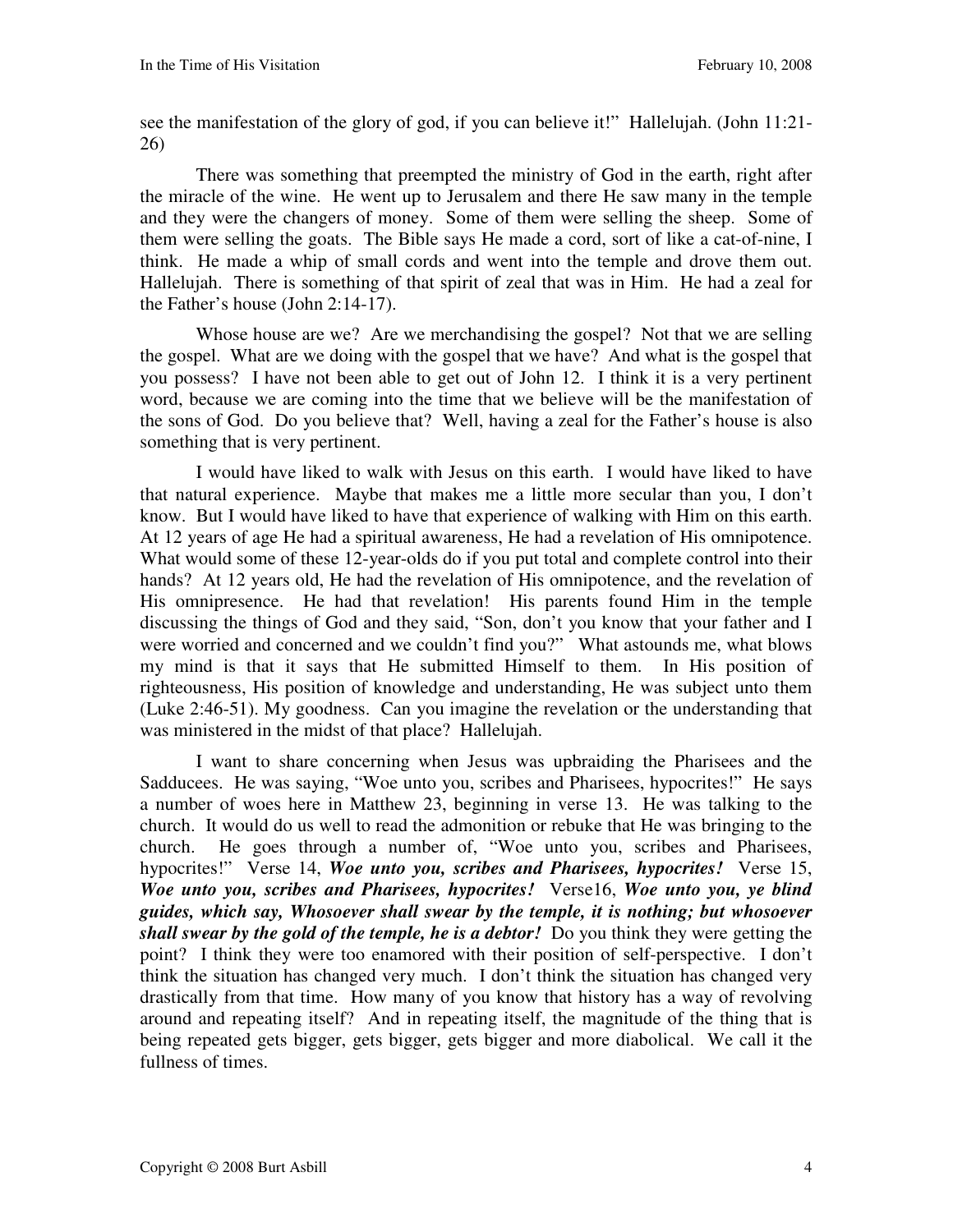So He goes through a bunch of these, "Woe unto yous," and I think He is talking to the church. Hallelujah. If you want to put a marker there and turn with me over to Ezekiel 34, you will find another indictment, but it is a little more specific this time. He starts out in verse 1, *And the word of the LORD came unto me, saying, 2Son of man, prophesy against*... You see, the coming of the Son of man was not only to establish a point of reference to righteousness. One of the purposes to establishing that point was to bring correction to the church. Hallelujah. It was to bring correction to the congregation, both the ministry that might be in the congregation and the ministry of the congregation. He deals with both of those in chapter 34. Do you hear me? First he deals with the ministry, because the shepherd has a responsibility to the sheep. But as the tabernacle shows us, the sheep have a responsibility to the ministry. Hello! Isn't that what the tabernacle shows us? That doesn't mean that ministry criticizes or critiques the wrongness of the congregation, nor does the congregation criticize and critique the ministry of all those little faults. It means that we help one another maintain our position of righteousness and integrity concerning God and our relationship both horizontally as well as vertically.

We are in jeopardy. Do you hear me? We are in jeopardy of falling under judgment and not grace. God said to the children of Israel in Deuteronomy 11:26, *Behold, I set before you this day a blessing and a curse; 27A blessing, if ye obey the commandments of the LORD your God, which I command you this day: 28And a curse, if ye will not obey the commandments of the LORD your God, but turn aside out of the way which I command you this day, to go after other gods, which ye have not known*.Now, was God cursing them? NO! God wasn't cursing them. God knew that if you went in opposition to the fact of what He was prescribing and what He knew to be good for you, there was going to be a consequence. "Shari, do not go outside without a coat, because it is cold outside." A blessing if you wear it and a curse if you don't. If you wear it, you are safeguarded and you are shielded from chilling temperatures and your body is going to maintain its integrity. If you don't wear it, your body is going to lose its safeguard or its shield. A blessing and a curse. Well, we can say, "This has all been done away with in Christ." No, it hasn't. It was fulfilled in Christ and to the degree that Christ is in us and to the degree that Christ is allowed His position of pre-eminence, we are also fulfilling it. If God tells me to walk outside without a coat, or to go into a lake that is freezing to baptize, I can do it, BUT I HAVE TO BE IN CHRIST! I can't be outside of Christ!

We have to have awareness in the spirit of God. If there is a certain message going forth, there is a certain responsibility that we have. There is a certain place we need to be. There is an onus upon us with regard to where we are, who we want to be and what it is that we want to achieve as far as God is concerned at the end of the day.

He said, "Son of man, prophesy."Can you imagine that? He was telling a man to prophesy against His church. Not only against the church, but He was telling a man to prophesy against the ministry that was in the church.

Oh I suppose that you can say, "Oh, that ministry. It is all their fault that I am in the shape that I am in," or, "It is all their fault that we are in the mess that we are in," or, "If they would have been doing what they were supposed to be doing, everything would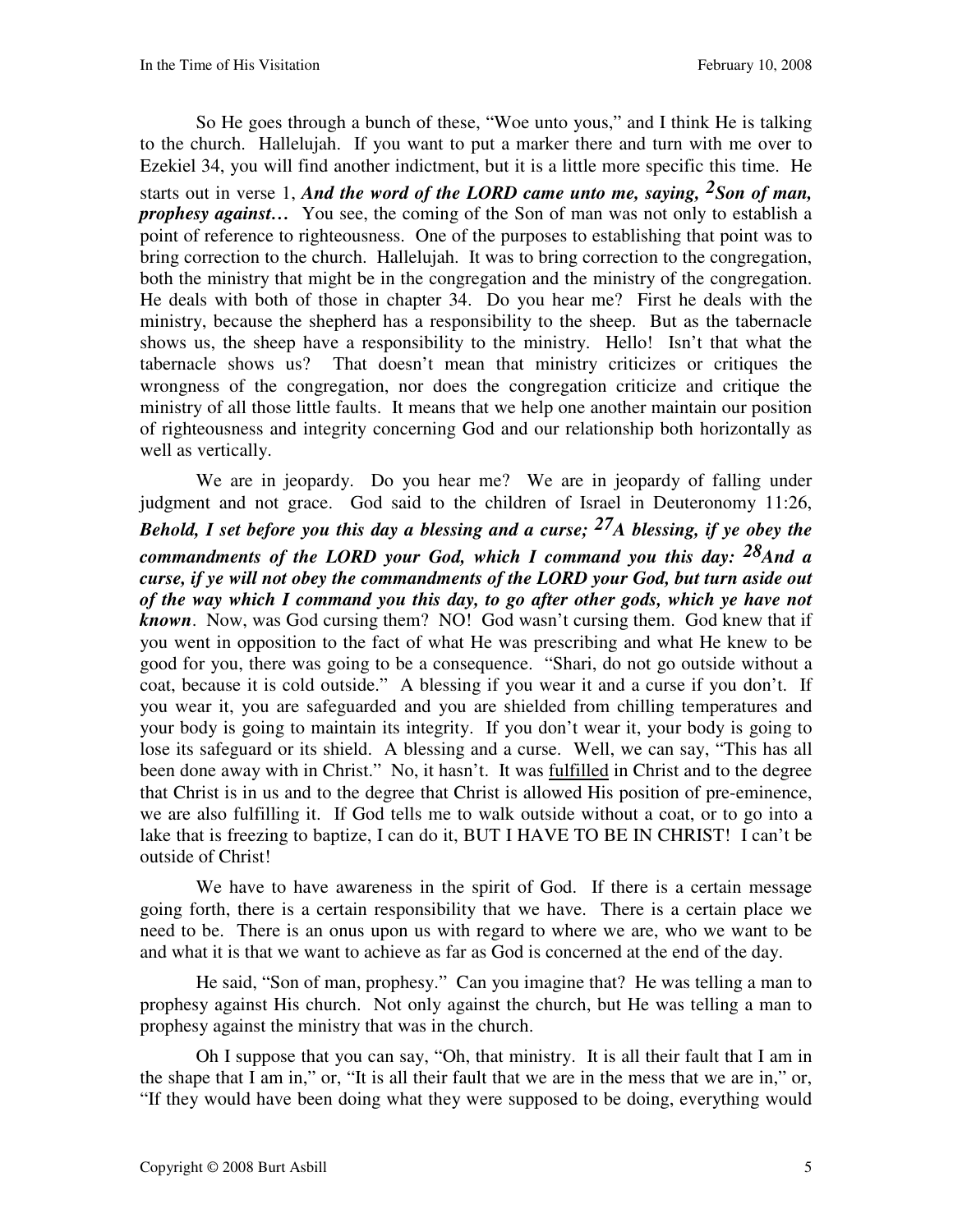be all right." Well, for those of you who are thinking like that, go over to verse 17*, And as for you, O my flock, thus saith the Lord GOD; Behold, I judge between cattle and cattle, between the rams and the he goats. 18Seemeth it a small thing unto you to have eaten up the good pasture, but ye must tread down with your feet the residue of your pastures? and to have drunk of the deep waters, but ye must foul the residue with your feet?* 

My God! I think the church is guilty as charged. Listen to what Jesus said. Turn with me back to Matthew 23 if you would, and in verse 29. This is after He goes through all of the "Woe unto you*"* and the "blind" and the "fools" declaring and marking. You know, I can go down through this list and God help me, I can find some of the attributes that He is talking about in my soul. Of course, you are probably purer than I am. Matthew 23:29, *Woe unto you, scribes and Pharisees, hypocrites! because ye build the tombs of the prophets, and garnish the sepulchres of the righteous*. Boy! How many times did God have to say it? What is He talking about when He talks about trampling the good pasture and muddying the drinking water? What is He saying? Do you know what He is talking about? He is talking about the fact that you sit here, you hear the revelation, you feel the unction, you feel the anointing you feel the conviction and you go out there and you do something contrary. You demonstrate something that is totally out of line with and absolutely not in context with the revelation that you have received.

Go to John 12. You know how you read something and you read something and all of a sudden you go, "What does that mean?" Let's begin at verse 19 to get the context, *The Pharisees therefore said among themselves, Perceive ye how ye prevail nothing? behold, the world is gone after him. 20And there were certain Greeks among them that came up to worship at the feast:* Among whom? Well, they must have been in affiliation and association with the disciples. Would you not assume that from the context of it all? It says they came at least amongst the congregation. Verse 21*,The same came therefore to Philip, which was of Bethsaida of Galilee, and desired him, saying, Sir, we would see Jesus.* Look at the progression. *…we would see Jesus.* Evidently Philip didn't have what was needed. It says in verse 22, *Philip cometh and telleth Andrew: and again Andrew and Philip tell Jesus.* Maybe there is strength in numbers. Maybe he needed a little moral support. I don't know. Why didn't he just go to Jesus? But it says that Philip went to Andrew and then Andrew and Philip went to Jesus. I wonder if Philip was behind Andrew. "Yeah. We'll go up. I'll be right behind you!"

*…we would see Jesus.* "We want to see Jesus!" What are people seeing with regard to your position, your place? Are you muddying the waters? Have you trampled down the pastures? Now that you are fed and have received some momentary relief? Your belly is full and what are you manifesting? What is your position? They said, *…we would see Jesus.* So they took him to Jesus. Verse 23, *And Jesus answered them, saying, The hour is come, that the Son of man should be glorified.* 

Go with me back to Matthew 23, back to the scribes and the Pharisees who represent the ministry that is in the body. This is not just the five-fold ministry that I am talking about today. Verse 29, *Woe unto you, scribes and Pharisees, hypocrites! because ye build the tombs of the prophets, and garnish the sepulchres of the*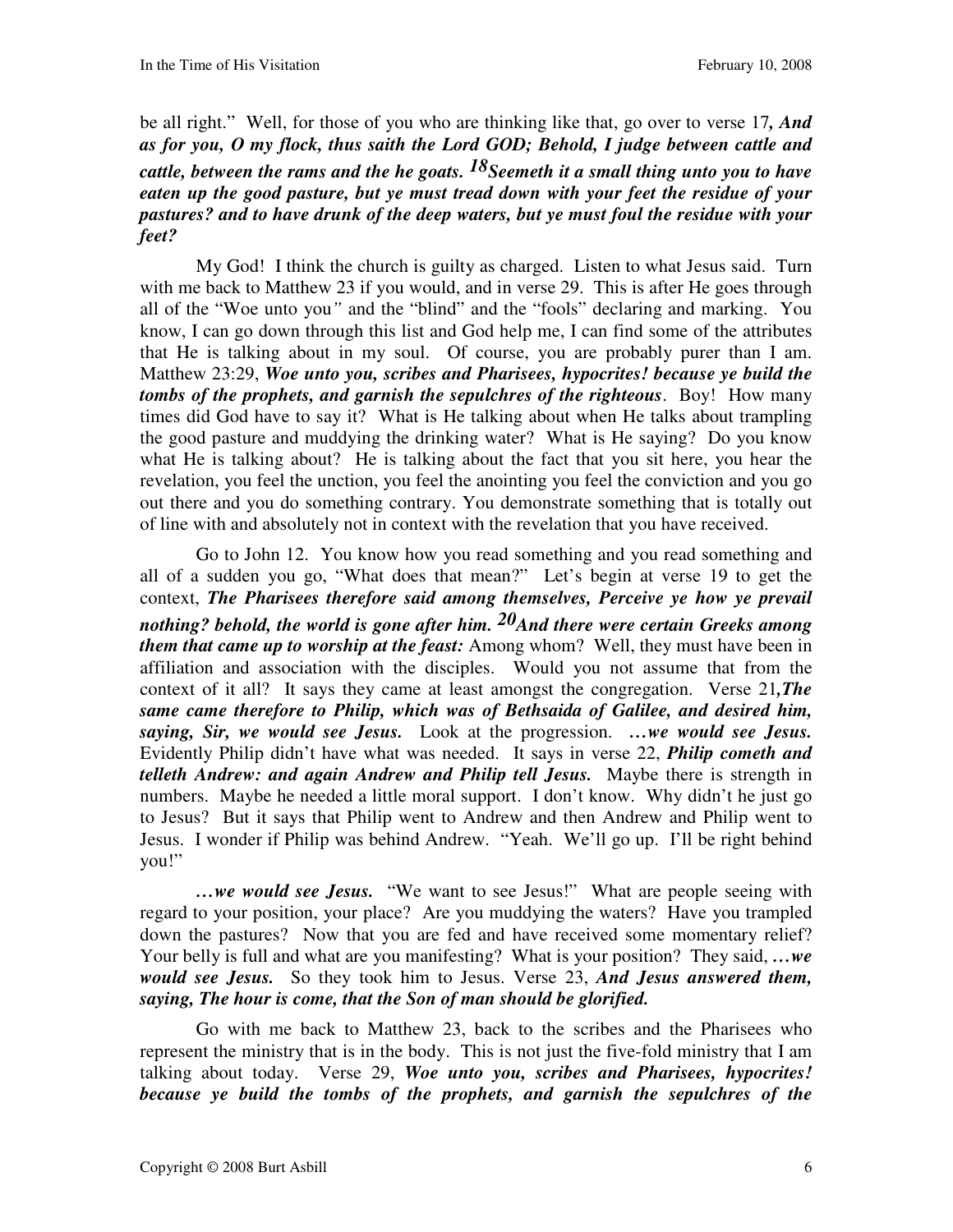*righteous*,Oh yes. They loved them now that they were dead, didn't they? *Build the tombs, -* probably very ornate and very nicely decorated. It says that they garnished *the sepulchres of the righteous,* "Oh, we love them now that they are dead and we can no longer hear their voices crying out."

But Jesus said in verse 35, *That upon you may come all the righteous blood shed upon the earth, from the blood of righteous Abel unto the blood of Zacharias son of Barachias, whom ye slew between the temple and the altar.*The blood of Abel spoke from the ground. How much more the voice of those that were slain in the service of God.

Verse 30, *And say, If we had been in the days of our fathers, we would not have been partakers with them in the blood of the prophets.* Oh, my goodness. *31Wherefore ye be witnesses unto yourselves, that ye are the children of them which killed the prophets. 32Fill ye up then the measure of your fathers. 33Ye serpents, ye generation of vipers, how can ye escape the damnation of hell?* They were just as guilty in their timeframe because they did not recognize the position or the place of their visitation.

The scripture says in John regarding their unbelief concerning Lazarus, "Jesus wept" (John 11:35). Then it says in Matthew 23:37, *O Jerusalem, Jerusalem, thou that killest the prophets, and stonest them which are sent unto thee, how often would I have gathered thy children together, even as a hen gathereth her chickens under her wings, and ye would not!* They did not recognize the day of their visitation. Do I want to be guilty of not recognizing the position or the place of my visitation? Oh God, help me. I would that I will not find myself in that type of situation. Hallelujah. We have a responsibility. We have a responsibility.

I brought a message to this congregation at the admonition of God. I don't know if any of you even remember what it was. I was woken up one morning out of a sleep. My goodness. And God said, "Warn the church! Warn the church!"

You know, in Jamaica they say, "There is a hurricane coming." What do they do? They buy the boards. They get the nails. They start lashing everything down that can be blown away, nailing up anything and everything that can be broken. I would wager to say that 95% of you did not even remember. Does that mean that it isn't going to happen? Does that mean that you are not going to feel the effects of it? I think it is a time of rending hearts and not garments (Joel 2:13). I think it is the time for selfexamination. In the same chapter, Matthew 23:35, it says that Zacharias was in the temple doing his service unto the Lord and it says, "You slew him between the porch and the altar" (Matthew 23:35).

Do you know that it came to my attention that people who are Christians, who are blood-bought, who are under the covering of God, are praying or moving in a manner against other Christians, looking for their demise or their failure? Do you know that? I can't believe it! I can't believe it! I cannot believe it! I cannot believe it! **But God said it is true. God said it is true.** I said, "It cannot be true! It cannot be true!" **God said it is true.**

May God help us. We need some self-examination. I said, "NOT EXAMINING EACH OTHER!" We need some self-examination. SELF-EXAMINATION!